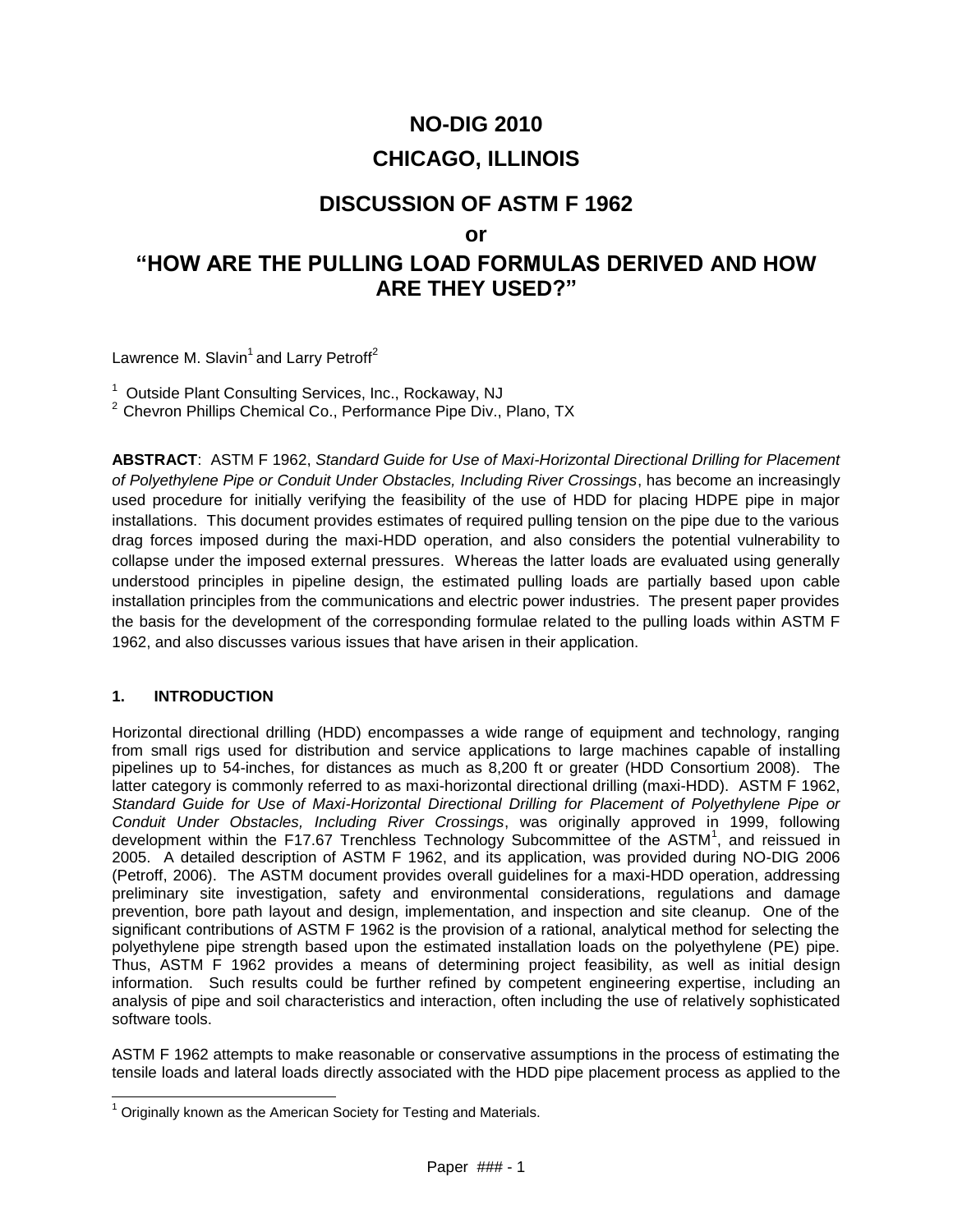PE pipe. The loads are compared to the corresponding strength to evaluate the ability of the pipe to withstand the loads, with a reasonable margin of confidence. There are essentially two categories of loads to be considered. For example, the pipe must withstand the laterally or radially imposed forces due to the drilling fluid pressure without collapse. The general magnitude of these forces and their effects are evaluated using generally understood principles in pipeline design, accounting for the time-dependent properties and other behavioral characteristics of PE pipe. In comparison, the prediction of the required pulling load on the pipe is somewhat more problematic, and requires the use or development of an appropriate theoretical model, for which there is not necessarily universal agreement within the industry. Thus, the present paper provides the basis for the development of the corresponding formulae related to the pulling loads and their usage within ASTM F 1962, and also discusses various related issues that have arisen in their application. In particular, the model used for developing the estimated pulling loads is in part based upon cable installation principles from the communications and electric power industries.

#### **2. DESCRIPTION OF ASTM F 1962**

Figure 1 illustrates a typical geometry for a maxi-HDD operation, corresponding to a river crossing. The indicated path corresponds to that shown in ASTM F 1962 and comprises four segments, including those spanning the pipe entry to exit point  $(L_2, L_3, L_4)$  and the additional length  $L_1$  which allows for handling at both ends and possible other effects (path curvature, thermal contraction, stretching, etc.). The intermediate horizontal segment,  $L_3$ , may be of zero length.



Figure 1 Typical maxi-HDD route (river crossing) (Source: Outside Plant Consulting Services, Inc.)

Using the above terminology, ASTM F 1962 provides a set of recursive relations to predict the required pull force  $-F_A$ ,  $T_B$ ,  $T_C$ , and  $T_D$  -- corresponding to the leading end of the pipe reaching point A, B, C and D (Figure 1). Thus,

$$
T_A = e^{va \alpha} \cdot v_a \cdot W_a \cdot (L_1 + L_2 + L_3 + L_4)
$$
 [1a]

$$
T_B = e^{v_b \alpha} \cdot (T_A + v_b \cdot |w_b| \cdot L_2 + w_b \cdot H - v_a \cdot w_a \cdot L_2 \cdot e^{v_a \alpha})
$$
\n[1b]

$$
T_{C} = T_{B} + v_{b} \cdot |w_{b}| \cdot L_{3} - e^{v_{b} \alpha} \cdot (v_{a} \cdot w_{a} \cdot L_{3} \cdot e^{v_{a} \alpha})
$$
\n[1c]

$$
T_D = e^{v_D \beta} \cdot (T_C + v_D \cdot |w_D| \cdot L_4 - w_D \cdot H \cdot e^{v_D \alpha} \cdot [v_a \cdot w_a \cdot L_4 \cdot e^{v_a \alpha}]
$$
 (1d)

where  $w_a$  and  $w_b$  are the empty (above ground) and buoyant weights of the pipe, respectively, and  $v_a$  and  $v<sub>b</sub>$ . are the corresponding "coefficients of friction", as defined below. The pipe entry angle  $\alpha$  and exit angle  $\beta$  are expressed in radians, where one radian equals 180<sup>o</sup> /  $\pi$ . Equations 1 are sufficiently general to consider the possible implementation of anti-buoyant measures to reduce the otherwise high values of  $w<sub>b</sub>$  for plastic (i.e., PE) pipe. Typically, the maximum pull force will tend to occur towards the end of the installation; e.g.,  $T_C$  or  $T_D$ . Unfortunately, due to the relative complexity of Equations 1, it is not difficult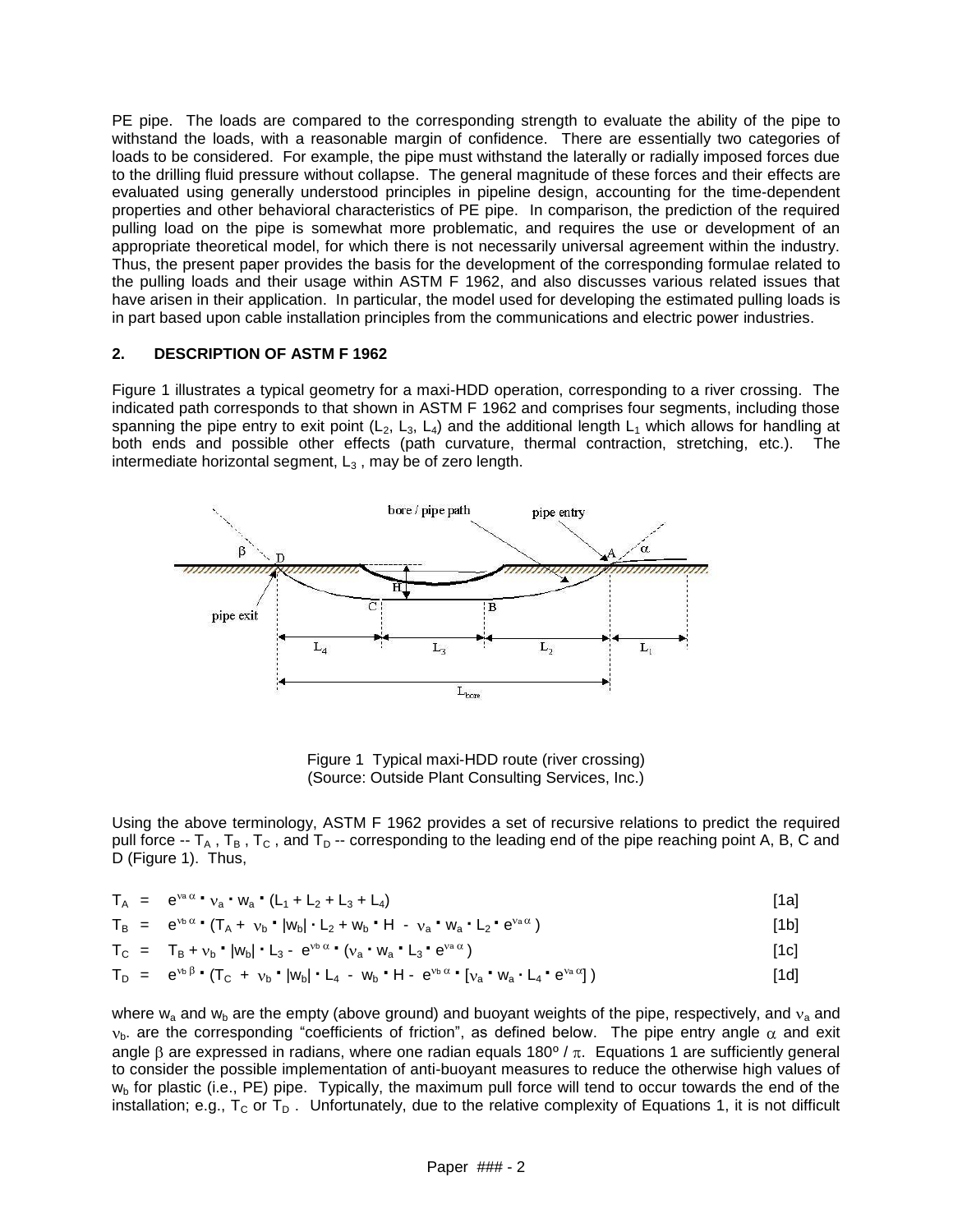for mathematical errors to be introduced during their application, or even for typographical errors to arise when transcribing the formulae.

In addition to the tensile loads at the individual stages of progress (points A, B, C, and D), an incremental tension,  $\Delta T$ , must be added to account for the drag effect of the mud ("fluidic drag"), which is determined from the magnitude of the "hydrokinetic pressure",  $\Delta P$ :

$$
\Delta T = \Delta P \cdot (\pi/8) \cdot (D^2_{\text{hole}} - D^2) \tag{2}
$$

where  $D_{hole}$  is the diameter of the borehole and D is the diameter of the pipe;  $\Delta P$  is the incremental drilling fluid pressure in the borehole at the leading end of the pipe during the pullback operation, which is in addition to the hydrostatic pressure corresponding to the head (depth) of relatively dense drilling fluid. The incremental tension,  $\Delta T$ , is properly added to the local tension  $T_A$ ,  $T_B$ ,  $T_C$ , or  $T_D$  as specified in Equations 1, for each of the four points, but is *not cumulative*; e.g., the value of  $T_A$  inserted into Equation 1b is that given by Equation 1a, as written, and *not*  $T_A + \Delta T$ . This is correctly indicated in ASTM F 1962, but is not always properly implemented by users. In any case, this estimate of  $\Delta T$  is usually low compared to the tension estimates given by Equations 1, for practical installations, for typically assumed values of  $\Delta P$ , e.g., 4 - 8 psi (Svetlik, 1995); a value of 10 psi is conservatively recommended in ASTM F 1962.

Finally the effect of the bending stress variation across the pipe cross-section is added to the average stress corresponding to the results of Equations 1 and 2. This effect is typically not major for the flexible PE pipe, for the relatively large radii of curvature generated by the steel drill rods, unless the pipe is of very large diameter. The net resulting peak tensile stress is required to be less than the safe pull tensile stress (SPS) of the PE pipe (Petroff, 2006).

# **3. THEORETICAL BASIS FOR MODEL**

The theoretical model used to develop Equations 1 is based upon conventional Coulomb friction, which assumes that drag forces on the pipe are proportional to the local normal bearing forces applied at the pipe surface, with the proportionality constant designated as the "coefficient of friction". Such bearing forces may be due to the dead (empty) weight of the pipe where above ground, the buoyant weight of the submerged pipe (possibly mitigated by anti-buoyancy measures), bearing/bending forces associated with pulling a stiff pipe around a curve, or bearing forces resulting from (previously induced) axial tension tending to pull the pipe snugly against any locally curved surfaces. In addition, there is a contribution due to the drilling fluid/slurry flowing along the length of the pipe.

# **Frictional Drag Due to Weight and Buoyancy**

Based upon the Coulomb model, the primary source of resistance for installing the pipe is due to the friction between the pipe and the borehole surface and/or the exterior surface upon which the pipe is supported as it enters the borehole. In the absence of anti-buoyancy techniques, the frictional drag developed within the borehole is generally much greater than that developed outside, even assuming a possibly lower coefficient of friction within the wet (lubricated) borehole, due to the very large buoyant weight for the empty PE pipe. The basic methodology for calculating the combined effects of weight and buoyancy, including gravity and the developed drag resistance, has been provided by Svetlik (1995), and, with the exception of the various exponential terms, is the basis of Equations 1. Suggested values for the coefficients of friction are provided in ASTM F 1962, consistent with industry recommended values (Svetlik, 1995). In particular, the suggested 0.3 value for  $v<sub>b</sub>$ , applicable to PE pipe within the borehole, is also consistent with more recently obtained values based upon controlled laboratory studies (El-Chazli et al, 2005).

The buoyant weight of the submerged pipe, in combination with the corresponding coefficient of friction, is typically the major factor in determining the required pull force. ASTM F 1962 provides formulae for determining the buoyant weight under various conditions, and is a direct function of the density of the drilling fluid/slurry. For the purpose of design calculations, a conservatively high specific gravity of 1.5 is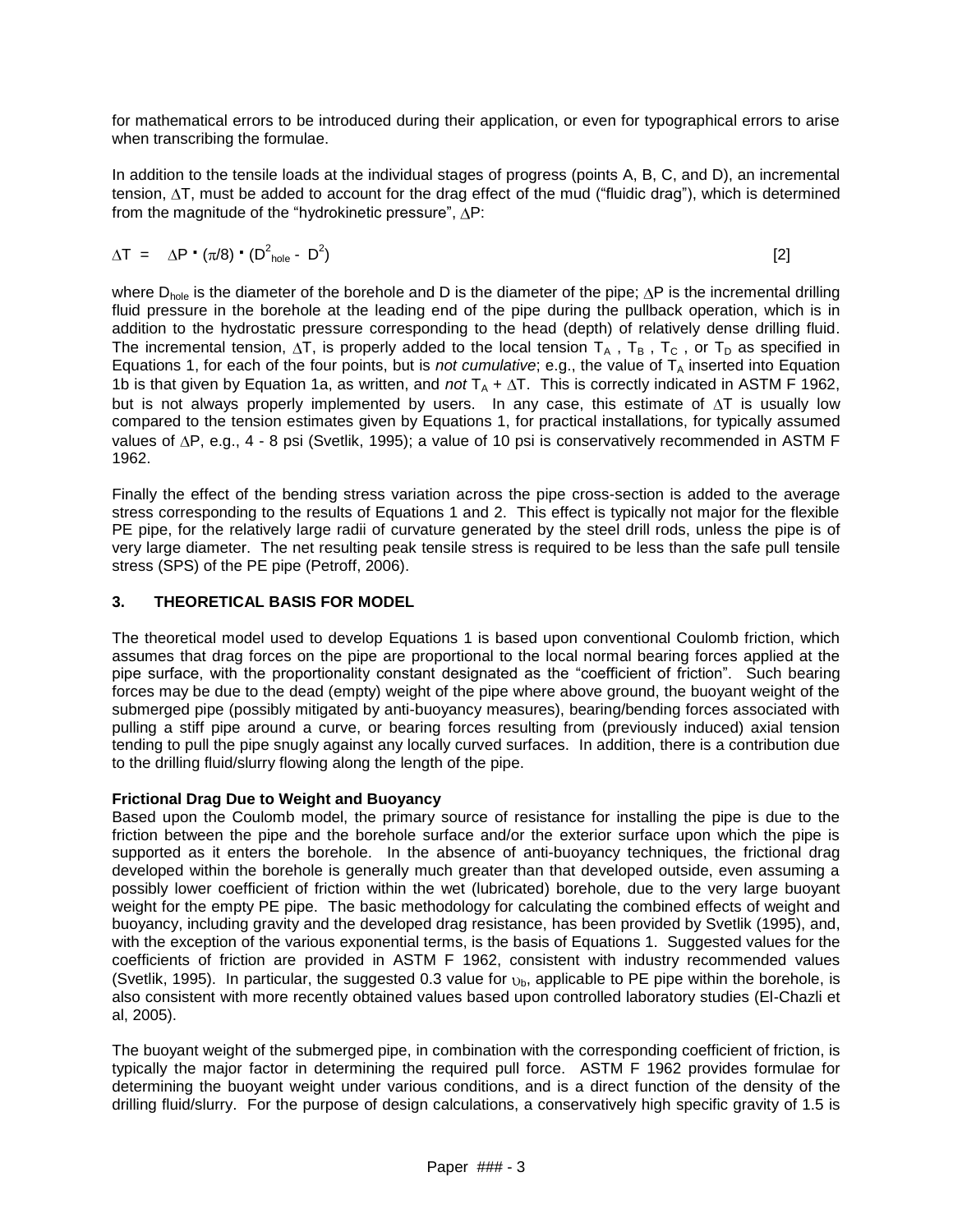suggested, although such a high density is not generally recommended during actual operation due to increased required pumping (hydrokinetic) pressure and corresponding elevated risk of hydrofracture (drilling fluid leakage).

#### **Pipe Stiffness at Bends**

Bearing/bending forces are significant for pipes with high material stiffness or large diameter when installed in boreholes with limited clearance or relatively sharp bends. However, for flexible PE pipes, installed in boreholes with recommended minimal clearances (e.g., 50% of pipe diameter), along gradually curved paths created by the steel drill rods, such effects may be ignored.

#### **Capstan Effect at Bends**

Although pipe stiffness effects may be ignored for PE pipe under the conditions described above, there is nonetheless a potentially important effect due to discrete route bends or gradual path curvature that should not be ignored. Tensions induced in the PE pipe as it negotiates the bore path, become amplified at such curves due to the tensile forces tending to pull the pipe against the curved surface. Such effects are independent of the pipe stiffness, pipe diameter, borehole clearance, radius of curvature or direction of curvature. Thus, bends in opposite directions do not cancel, but are cumulative, with the total cumulative angle traversed being the significant parameter. This phenomenon is referred to as the "capstan effect" since it is the operating principle of the capstan winch, as illustrated in Figure 2.

# **Additional Frictional Drag Due to Tension** at Bends -- Capstan Winch





Figure 2 Example of "capstan effect" (Courtesy of Outside Plant Consulting Services, Inc.)

The following relationship illustrates the basic phenomenon for the idealized case of a weightless, flexible rope, cable or pipe:

$$
F_2 = F_1 \cdot e^{v \theta} \tag{3}
$$

where  $F_1$  represents axial tension ("tail load") at the entry point of a bend of magnitude  $\theta$  (radians), v is the local coefficient of friction between the installed item and wall surface of the cavity, and  $F<sub>2</sub>$  is the required axial tension at the exit point of the bend. The exponential term  $e^{v\theta}$  represents an amplification factor due to the discrete or cumulative bend  $\theta$ . In practice, the impact of the actual weight of the pipe, or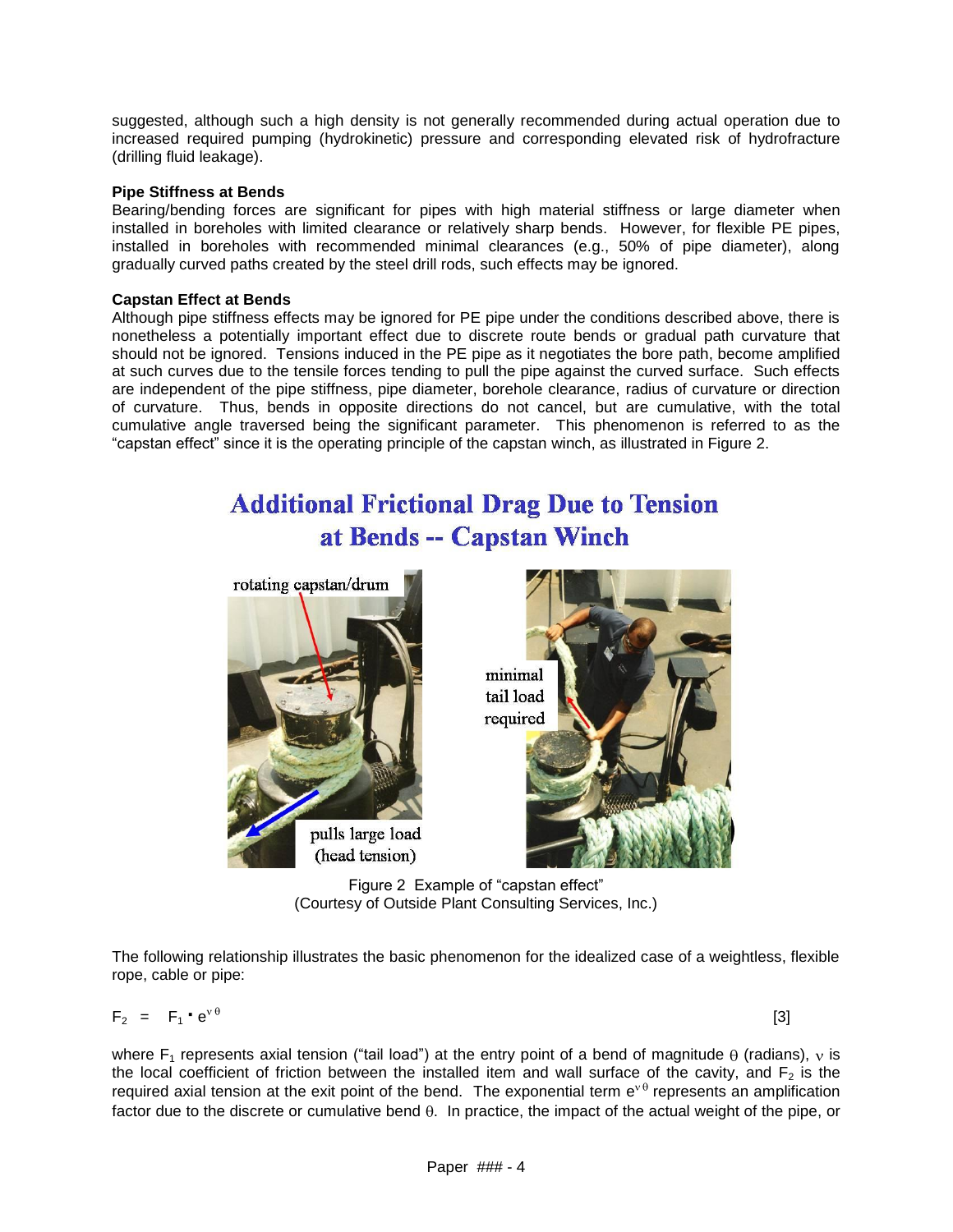possible stiffness, may be reflected in the preceding tension,  $F_1$ . Detailed discussions of the mechanism and associated formulae for various path geometries are provided in utility cable industry literature (Buller, 1949), (Rifenburg, 1953), (Griffioen, 1993), which consider the more complex case of a cable with finite weight as pulled around a horizontal or vertical bend of finite extent.

Due to the compounding nature of such effects, in some situations they can become a major source of drag, possibly controlling practical placement distances. For example, typical fiber-optic telecommunication cables are light (weight) and flexible, but are limited in placement distances by such effects when installed by conventional pulling techniques. (Recently introduced "blown-cable" techniques, discussed below, essentially eliminate this degrading effect and therefore allow extremely large placement distances.)

The capstan effect, as characterized by Equation 3, is the source of the various exponential terms in Equations 1. For convenience, the exponential amplification factor has been assumed to be applied to the pipe at the ends of the curved segments (points B and D). This tends to be a conservative procedure, in order to simplify the analysis, but is reasonable as illustrated in the more precise computer calculations presented below.

For the geometry shown in Figure 1, with relatively shallow entry and exit angles, and no additional deliberate path bends, the effect of the exponential terms is not major. However, for more complex paths, the effect would be more significant. For example, mini-HDD applications tend to include paths with additional deliberate curvature due to the need to avoid known obstacles or follow a curved right-of-way, as well as more subtle curvature due to path corrections characteristic of these typically less precisely controlled installations. The latter non-deliberate curvature is a function of the soil conditions, operator skill, and equipment and is therefore difficult to accurately quantify. Nonetheless, such effects can have a major impact and are reflected in some mini-HDD design methodologies (Slavin, 2007), as discussed below.

#### **Hydrokinetic Surface Drag (Fluidic Drag)**

The effect of the shear forces directly imparted on the pipe by the drilling fluid ("fluidic drag") has been handled in a widely disparate manner within the industry. Some design procedures assign an effective shear stress to be applied to the outer surface of the pipe, on the order of 0.025 lbs/in<sup>2</sup> or greater (Puckett, 2003), (ASCE 108). Depending upon the pipe diameter, loads of such magnitude often tend to be sufficiently large as to preclude the need to consider the frictional drag associated with the other effects generally accepted to be of importance (buoyancy, route bends, etc.). Other sources (Svetlik, 1995) tend to de-emphasize these shear forces, indicating such effects are usually considered to be negligible, consistent with the above discussion.

Similar to consideration of the capstan effect, the development of Equation 2, for use within ASTM F 1962, is also based upon a technology used to place cables into ducts. The blown-cable method (Griffioen, 1993) refers to a technique for using high-speed air, to effectively install light-weight (fiberoptic) cables within ducts. In this procedure, high pressure air (e.g., 100 psig) is applied at one end of the duct (cable feed end) with the far end (cable exit) of the duct open to the atmosphere (0 psig). This results in a rapid flow of air in the annular space between the cable and duct surfaces to the open end, which applies useful shear (drag) force to the outer surface of the cable, acting in the direction of installation. This force, in combination with a cable pusher, is able to successfully place the cable into the duct. In the analysis of this technique, the magnitude of the total shear force applied to the cable surface within the duct is estimated as:

$$
\Delta T = \Delta P \cdot (\pi/4) \cdot (D^2_{\text{duct}} - D^2_{\text{cable}}) \cdot D_{\text{cable}} / (D_{\text{duct}} + D_{\text{cable}})
$$
 [4]

where  $D_{\text{duct}}$  and  $D_{\text{cable}}$  represent the inner diameter of the duct and outer diameter of the cable, respectively. In this case,  $\Delta P$  is equal to the pressure difference at the opposite ends of the cable, as it traverses the duct path. Since this pressure differential will vary from 0 psi as it enters the duct to the full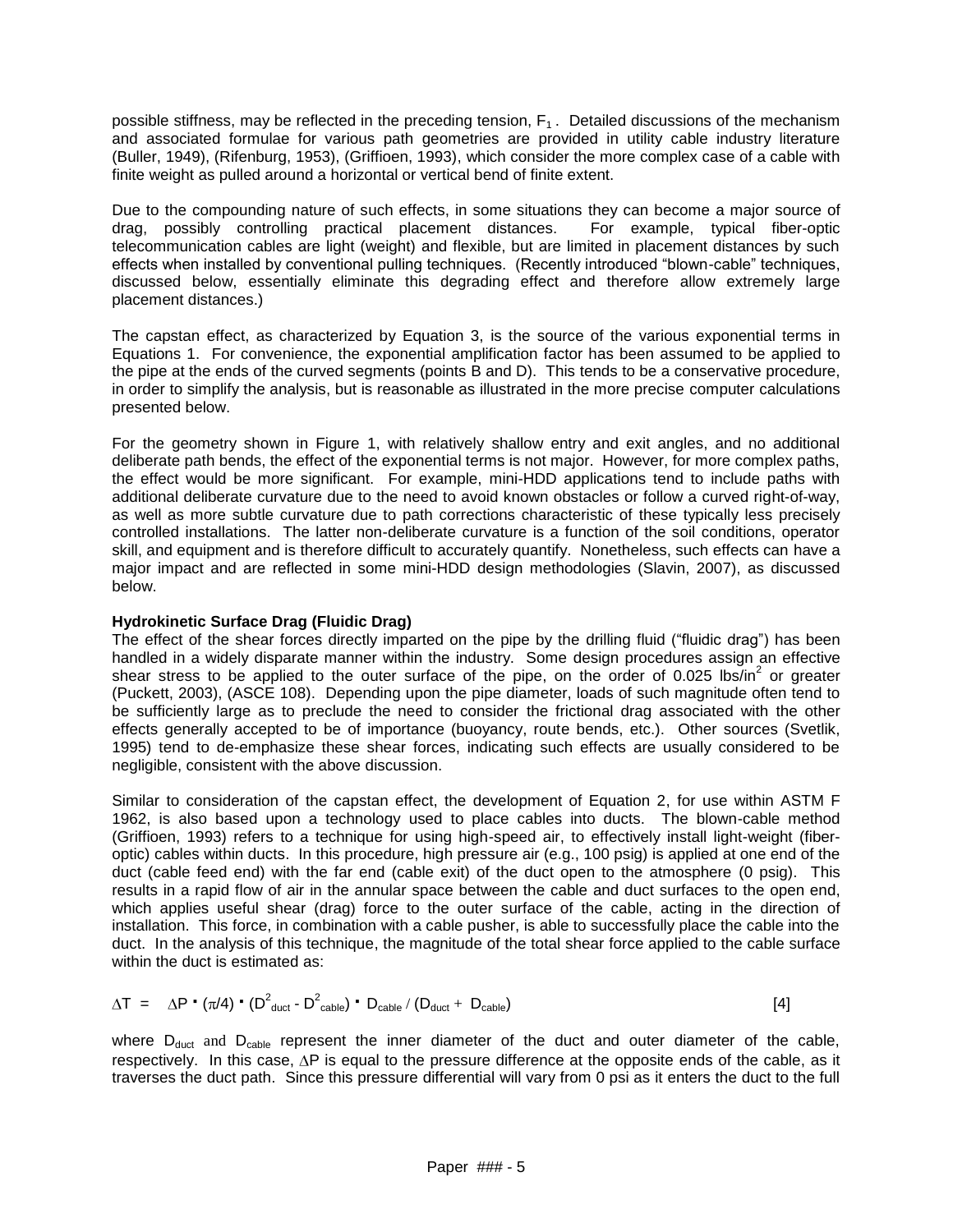applied pressure (e.g., 100 psi) when exiting the duct, the corresponding shear force  $\Delta T$  will vary accordingly, with the maximum occurring at the exit.

Equation 4 is based upon the assumption that the rapidly moving annular air mass is approximately in equilibrium, with the difference in air pressures at the ends balanced by the retarding shear forces acting upon the air mass at the duct and cable surfaces. These shear forces are also assumed to be uniformly distributed across the duct and cable surfaces, such that the fraction applied to the cable is equal to its fraction of the combined surface areas; i.e.,  $D_{\text{cable}} / (D_{\text{duct}} + D_{\text{cable}})$ . This model ignores the detailed microscopic viscosity and shear stress behavior at the cable surface due to the moving fluid (air), and focuses on the gross macroscopic behavior corresponding to the pressure differential across the length of cable in the duct. This approach is an obvious oversimplification of a complex process but has the advantage of allowing a useful estimate of the effective shear force acting on the cable based on a known or assumed pressure differential.

In the case of the cable in the duct, the direction of air (fluid) flow is towards the leading end of the cable, such that the shear forces tend to help drag the cable into the duct. For the case of the pipe in the borehole, the direction of drilling fluid flow is assumed to be in the opposite direction, away from the leading end of the pipe, such that the shear forces tend to inhibit the placement of the pipe into the borehole, resulting in an incremental tension load  $\Delta T$ . Using the above model, this additional force may be estimated as:

$$
\Delta T = \Delta P \cdot (\pi/4) \cdot (D^2_{\text{hole}} - D^2) \cdot D / (D_{\text{hole}} + D)
$$
 [5]

where  $\Delta P$  now corresponds to the hydrokinetic pressure at the leading end of the pipe in the borehole. The fraction D / (D<sub>hole</sub> + D) in Equation 5 is less than  $\frac{1}{2}$ ; e.g., for a borehole 50% greater than the pipe diameter, this quantity would be equal to 0.4. For simplicity, the value of ½ is conservatively assumed which directly results in Equation 2. The effect of the drilling fluid properties would be manifested in the magnitude of the required  $\Delta P$  term to maintain fluid flow, which may vary (increase) as the installation progresses, corresponding to a varying value for the fluidic drag term,  $\Delta T$ . For practical design purposes, a single reasonable or conservative value for the hydrokinetic pressure term is assumed, which, as discussed above, is considered to be on the order of 10 psi or less, assuming proper drilling fluid control and usage in a well-controlled maxi-HDD operation, and corresponds to only minimal drag on the pipe.

#### **Industry Investigation of Fluidic Drag**

Several investigations in the industry have attempted to evaluate the magnitude of the fluidic drag. In some cases the procedure is based upon monitoring the pulling force applied to the pipe, possibly deduced from the loads applied at the drill rig, and essentially subtracting the contributions due to all other effects. In particular, Adedamola et al (2002) evaluated the effect based upon field experiments using PE pipe, and Puckett (2003) evaluated the effect based upon actual installations with steel pipe. This procedure suffers from the risk of inadvertently omitting some phenomena, or over- or underestimating these other effects, possibly due to assumed values of the coefficients of friction, ignoring the insidious capstan effect, pipe stiffness, etc. or other assumptions inherent in the method applied. As a result, the determined values tend to be unreliable, and may be inordinately high if they reflect the impact of other effects that may not have been explicitly considered in the employed model.

A very interesting discussion of the nature of the fluidic drag, and its potential magnitude, is provided in a recent paper by Duyvestyn (2009). This paper also presents results of an investigation that attempts to more accurately characterize the fluidic drag, and compares the resulting pull loads to "observed" results in three actual installations, as well as that predicted by ASTM F 1962 and the method adopted for the installation of steel pipe by the American Gas Association (Hair et al, 1995). Due to the technique used to select the parameters (e.g., coefficient of friction) to best match the observed loads as deduced by measurements at the drill rig, all three procedures (ASTM F 1962, Hair et al, and that recommended by Duyvestyn) provide a reasonable match with the peak observed load in two of the installations, with the AGA method significantly over-predicting the peak pull load in the third installation. The method recommended by Duyvestyn provides the best match in all cases.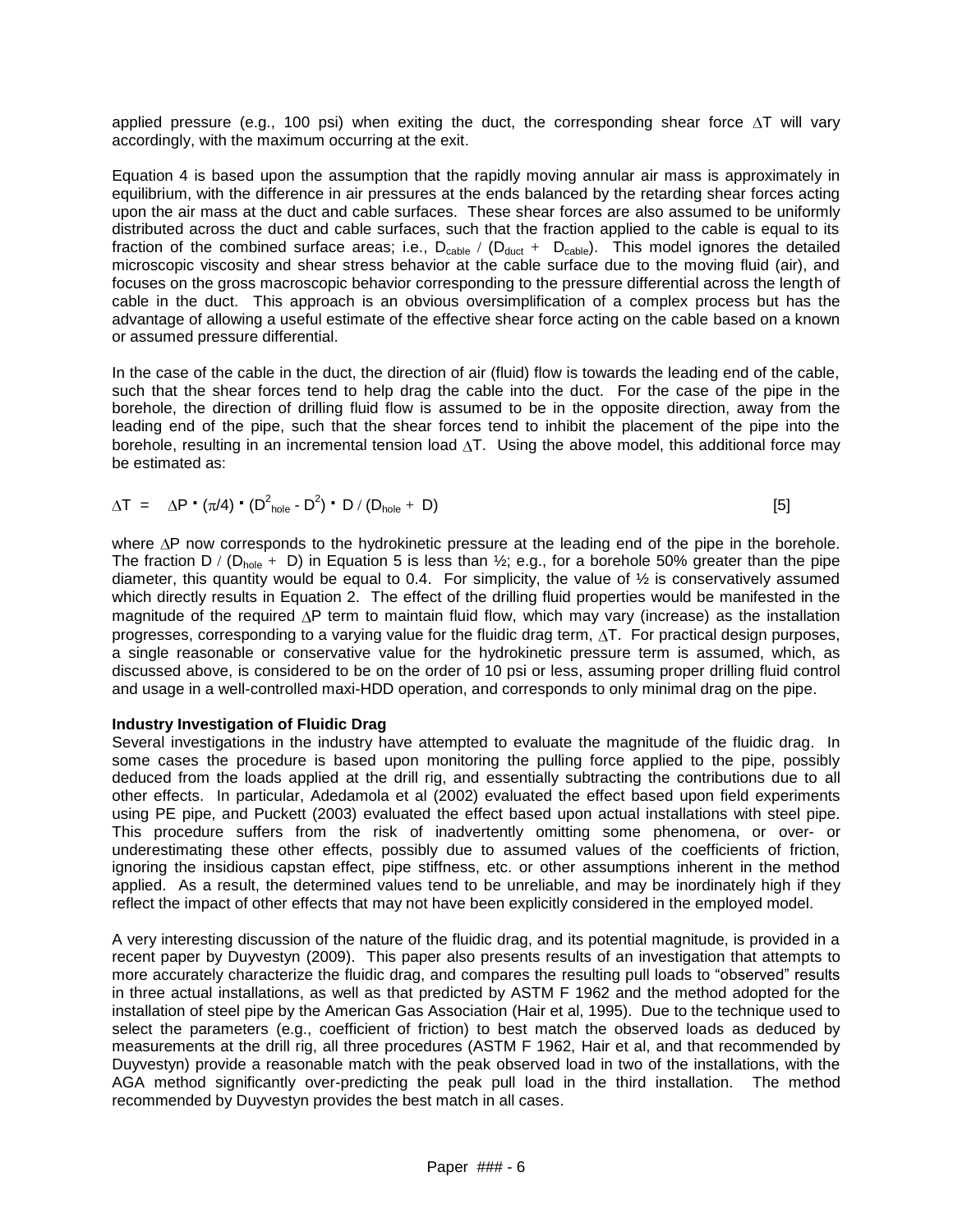The derivation of Equation 5 (and the resulting Equation 2) is an admitted oversimplification of a complicated fluid flow process, including the assumption that the drilling fluid always flows towards the rear of the pipe -- which assumption is shown by Duyvestyn to not be correct beyond the "crossover" point, beyond which the drilling fluid flows in the opposite direction, towards the drill rig and pipe exit point. Nonetheless, the parametric dependence of the incremental tension on the borehole and pipe diameters is remarkably similar to that provided by Duyvestyn's Equation 5, as obtained from his referenced Wellplan drilling analysis tool. These relationships only differ by a sign (plus vs. minus) in the denominator of the respective equations. It is not presently clear why there should be such a fundamental difference in the dependency upon these basic parameters. In any case, the peak borehole pressure, as well as the peak fluidic drag component, is apparently at a peak at the crossover point (Duyvestyn, 2009), suggesting that the estimate given by Equation 5 (or Equation 2) is conservative, as intended for design purposes.

#### **Hydrokinetic Pressure Resistance**

In addition to the fluidic drag imposed along the longitudinal surface of the pipe, the presence of the hydrokinetic pressure  $\Delta P$  acting at the leading end of the pipe, across its exposed cross-section, tends to resist the movement of the pipe into the borehole, similar to that experienced in the blown-cable technique (Griffioen, 1993). This effect is usually not considered in HDD analyses, including ASTM F 1962, but may be considered to be analogous to the resistance experienced when pushing a rod or cable into a high pressure chamber. The magnitude may be estimated by the pressure increment  $\Delta P$  applied to the exposed cross-sectional area of the pipe. However, the combined magnitude of both of these effects is generally only a small fraction of the safe pull stress of HDPE pipe, for any size or available wall thickness, and well within the degree of uncertainty in present methods for estimating the pull load.

The magnitude of the hydrokinetic pressure has been assumed to be that necessary to maintain proper drilling fluid flow. However, a non-uniform pulling rate for the pipe may cause additional incremental pressure. Such surge effects may be minimized by pulling at essentially constant speed, and any possible incremental loads on the pipe, either radial or longitudinal, would be withstood by the greater short term strength of the HDPE product (Svetlik, 1995).

# **4. PREDICTION vs. DESIGN**

In spite of attempts by the HDD industry to develop more accurate predictions of pulling loads in practical applications, it is generally acknowledged that present methods often produce installation forces that differ significantly from field observations. Attempts to align the predictions with field measurements, by selecting appropriate quantitative values of relevant parameters, are ultimately only useful if able to more accurately predict -- apriori – the required pulling loads in subsequent applications, using the developed model. This condition has not yet been demonstrated, essentially because of the complexity and wide variability associated with operations in non-engineered materials and environments -- i.e., soil and rock. For example, controlled HDD field experiments have resulted in significantly different pull loads in what would appear to be almost identical conditions (Knight et al, 2002). In a sequence of two installations through the same borehole, pulling the same pipe, the measured pull force, using a gauge mounted at the leading end of the pipe, varied by a factor of almost two to one. For the second installation, the pipe experienced a pull load of approximately ½ that of the first pipe installation, with the peak occurring at a different point along the path. Obviously, the conditions were therefore not identical, possibly due to the second pipe pullback operation enjoying a slightly straighter borehole path as a result of the second pass of the reamer, a more stabilized borehole, and/or non-identical drilling fluid/slurry conditions with lower friction and drag effects. This experience raises the question as to what does it mean to make an accurate prediction, when there is such a wide variation in results in what would appear to be essentially the same installation ?

Thus, although there may -- or may not -- be readily available explanations for significantly different pull loads in supposedly identical situations, it appears that the present state of understanding of the overall process is insufficient to allow complete characterization and accurate prediction of the pulling load experienced in any given HDD installation. Nonetheless, rather than be overly concerned with the ability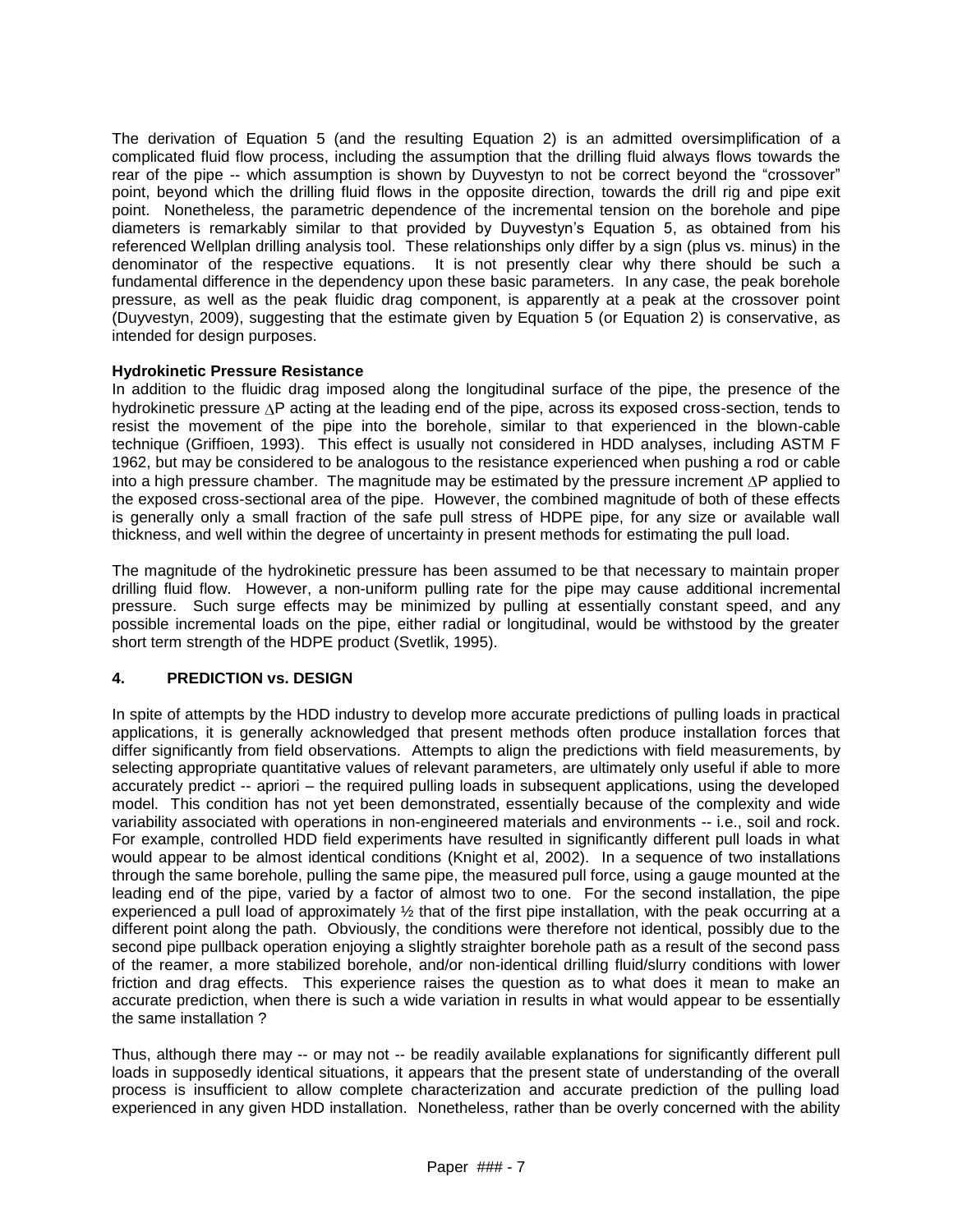– or inability -- to make accurate predictions of the pulling force, it should be recognized that engineering design procedures are available that provide confidence in the ability to successfully install PE pipe using HDD. For example, since all the factors affecting the installation are not readily quantified in advance of an installation, it is possible that probabilistic analyses would be the most appropriate approach, based upon what would appear to be "random" variations of significant parameters (friction, fluidic drag, unplanned variations in path curvature, etc.). In this case, the predicted pulling load would be expressed in statistical parameters, such as expected (average) pulling load and standard deviation, for which it would still be necessary to statistically characterize the "random" variability of the assumed individual significant parameters. The resulting probabilistic distribution of the pulling load would then be used to select compatible equipment and pipe strength, based upon the high end of the distribution (e.g., 95<sup>th</sup>) percentile load). Thus, the focus would be on a means of arriving at a proper (conservative) design strength, rather than attempting to accurate predict a single value of an inherently widely varying, essentially random quantity.

However, at present, an alternate practical approach is typically employed in the industry. An admittedly imperfect model, with predictions based upon imperfectly understood variables, is used with conservative values of these variables to determine a conservative estimate of the pull load, which is hopefully not overly conservative. This is essentially the procedure adopted in ASTM F 1962.

# **ASTM F 1962**

In application of Equations 1 and 2, ASTM F 1962 suggests reasonable or conservative values for the various coefficients of friction, drilling fluid density (affecting buoyant weight) and hydrokinetic pressure. Furthermore, as indicated above, the exponential amplification factor for the capstan effect has been assumed to be applied to the pipe at the ends of the curved segments in Figure 1, generally overestimating the impact of this effect, assuming no additional route bends or significant curvature are present. ASTM F 1962 then compares the corresponding peak axial stress, including the contribution of the local peak bending stresses, to the safe pull stress (SPS) for the PE pipe. This strength level is conservatively selected to avoid permanent deformation under assumed temperature and load duration. Due to the combination of these effects, no additional safety factor has been introduced for the typically well-controlled maxi-HDD operation. (See Equation 21 of ASTM F 1962.)

Thus, ASTM F 1962 is intended to provide a design procedure rather than a prediction method. In any given case, it is likely that the pulling loads based upon Equations 1 and 2, with the suggested quantitative values for the various parameters, will somewhat overestimate the maximum observed load. For example Petroff (2006) discusses the calculated pullback force for two separate applications, including the installation of a 28-inch pipe and a 30-inch pipe. The total pullback force experienced at the drill rig – including the significant additional force necessary to pull the drill rods and reamer -- was only slightly higher than the calculated force per ASTM F 1962, using the suggested conservative assumptions. (Similar to other methods, ASTM F 1962 only addresses the required pull force applied to the pipe itself, and is not intended to reflect the load contributions attributed to the drill rods and reaming operation.) Results are also provided to illustrate the sensitivity of the estimated pull loads on the assumed values of the parameters, including coefficient of friction and drilling fluid density.

Although ASTM F 1962 suggests quantitative values to be used for the various parameters in the equations, it would generally be preferable that the selected values for the important parameters (e.g., drilling fluid density and coefficient of friction) reflect the specific conditions of each installation, possibly based upon related preliminary tests and careful control and monitoring of conditions during the actual installation. Depending upon the degree of confidence inherent in this procedure, the engineer may decide to apply a load factor (> 1.0) to the estimated pull force to provide greater assurance of success.

# **5. ASTM F 1962 RESULTS and MACHINE-GENERATED CALCULATIONS**

Equations 1 represent a simplification with respect to the application of the capstan effect, for which the exponential amplification of Equation 3 is conveniently applied at the ends of the curved segments, rather than distributed continuously along the segment. It is therefore of interest to perform more precise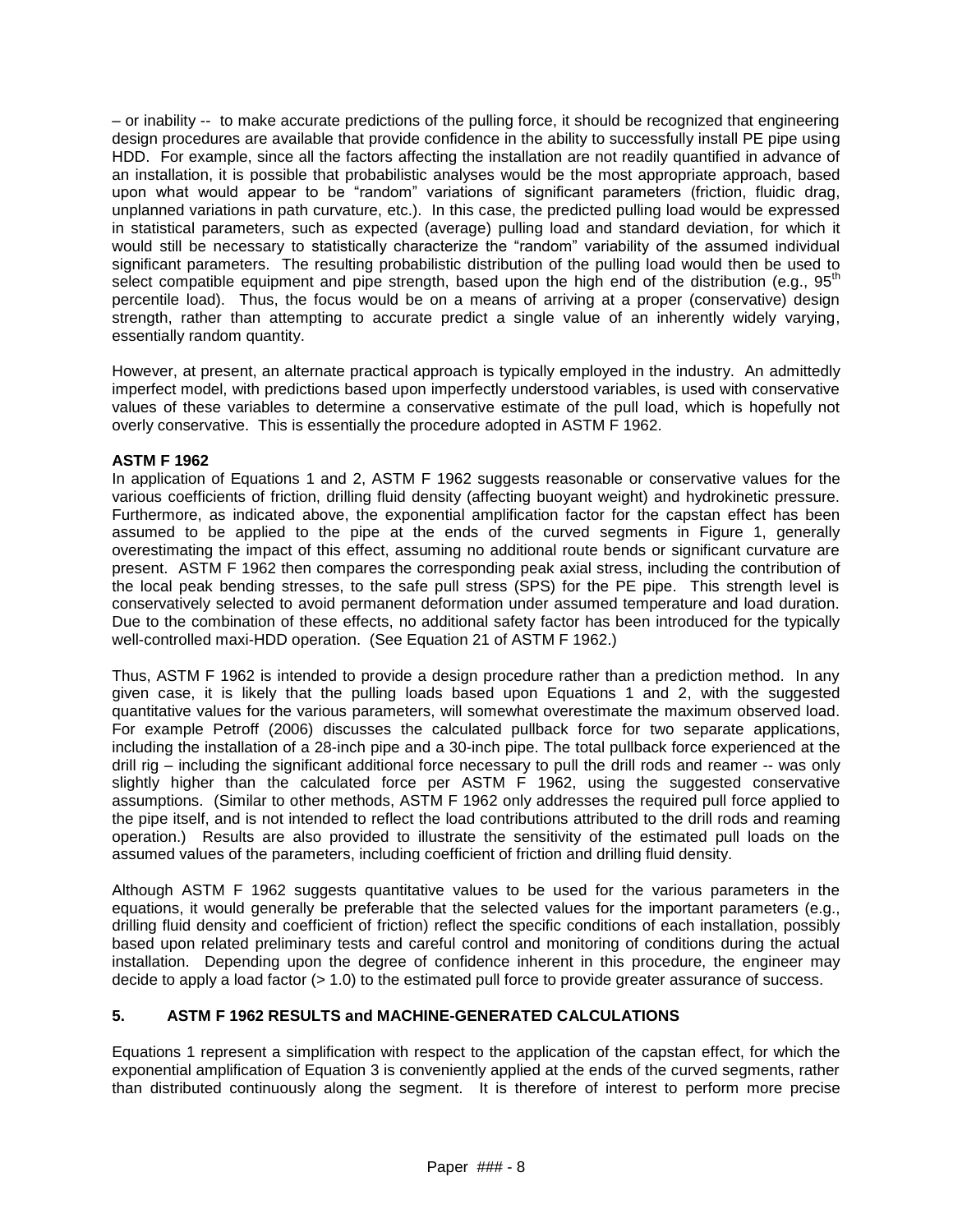sample calculations, using a computer generated incremental model that correctly distributes the frictional drag, buoyancy, and capstan effects along the length, as applied to a practical example.

Figure 3 illustrates the results for the calculated pulling tension, using ASTM F 1962, for a 2,500 foot installation of 24-inch HDPE pipe, of DR 11 wall thickness, at a depth of 35 feet. The excess pipe length  $L_1$  is 100 feet and the pipe entry and exit angles are 10 $\degree$  and 15 $\degree$ , respectively. In this example, the coefficient of friction on the surface,  $v_a$ , has been assumed to be 0.1, assuming roller supports for the pipe outside the borehole, and that in the borehole,  $v<sub>b</sub>$ , to be 0.3 -- as suggested in ASTM F 1962. The results include the nominal case, without the employment of anti-buoyancy measures, as well as that corresponding to the commonly applied procedure in which the pipe is filled with water to reduce buoyancy. The safe pulling tension (based upon the safe pull stress applied to the cross-section, ignoring the relatively low bending stresses) is also shown. In the nominal case, based upon the assumed parameters, the peak pulling load is predicted to occur at the end of the bore path, at point D, at which it apparently exceeds the safe pulling tension. However, if anti-buoyancy techniques are used, such as filling the pipe with water, the frictional drag forces are dramatically reduced and the peak pulling load, which in this case also occurs at the end of the installation, is determined to now be well below the safe pulling tension. In general, depending upon the relative values of the various parameters in Equations 1, the peak tension may occur prior to the end of the installation (point D).



#### Pull Tension vs. Distance (Computer Solution vs. ASTM F 1962)

Figure 3 Results of ASTM F 1962 and computer generated incremental model

Figure 3 also includes the results of the computer generated solution for the nominal case, in the absence of anti-buoyancy techniques. It is apparent that the results using ASTM F 1962 are extremely close to the computer solution at all four points A, B C and D.

As an additional matter of interest, the results for the pulling load determined without consideration of the capstan effect are also included. In this case, for which the only bends considered are essentially those due to the entry and exit angles, the error introduced by ignoring the capstan effect is relatively small; i.e.,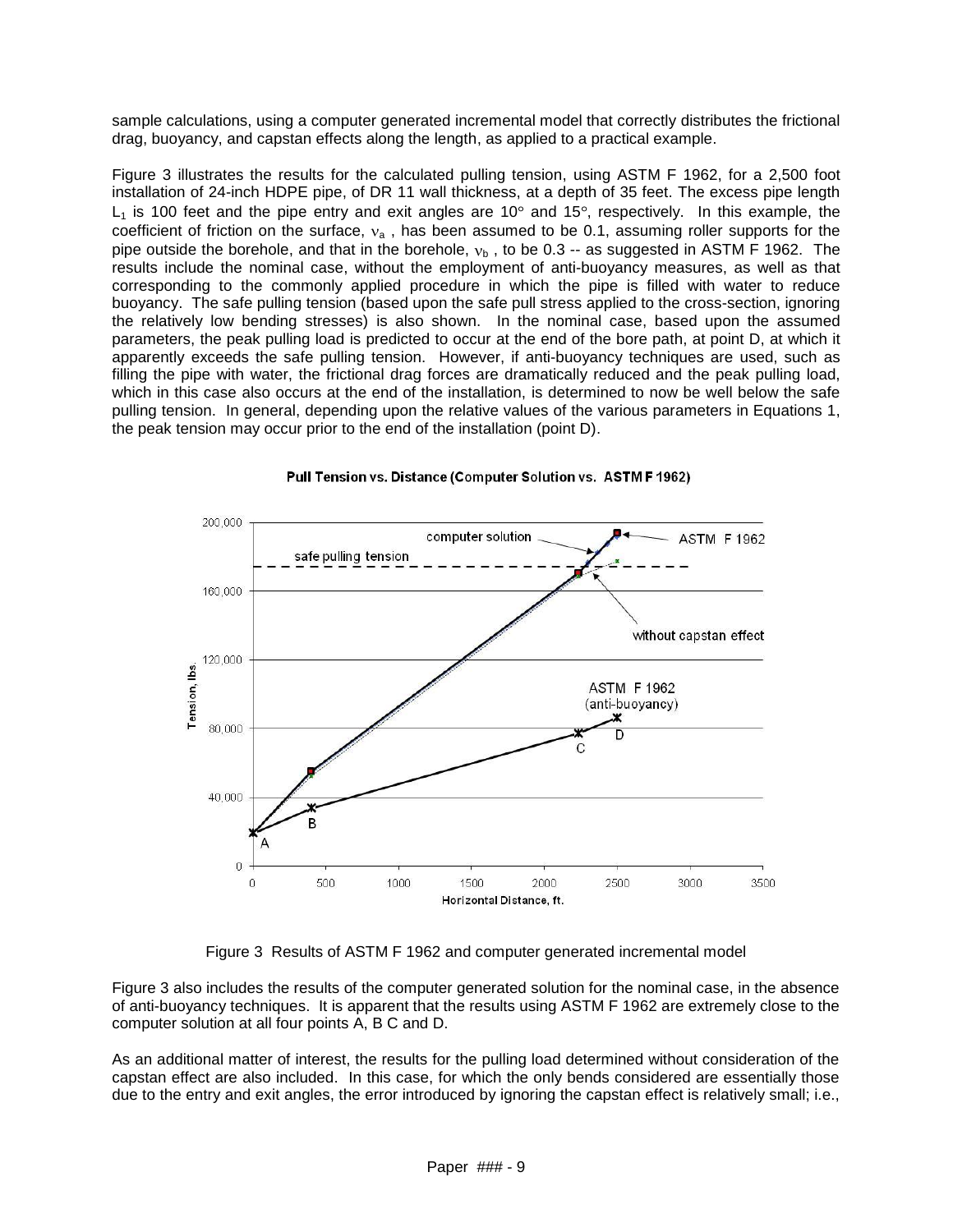less than 10%. For other cases, such as mini-HDD installations, for which there may be additional deliberate planned route bends, as well as cumulative, unplanned path curvature resulting from path deviations and corrections, ignoring the capstan effect may lead to major discrepancies.

# **6. EXTRAPOLATION of ASTM F 1962 to MINI-HDD APPLICATIONS**

In comparison to the original intended application of ASTM F 1962 to maxi-HDD operations, the basic model has been extended to application to mini-HDD installations (Slavin, 2007). This methodology is based upon various assumptions and a gross simplification of Equations 1, including ignoring the term  $L_1$ , and ignoring the contribution  $\Delta T$  of Equation 2. However, for the mini-HDD case, it is necessary to consider and apply the capstan effect to the unplanned, but typical, path curvatures associated with path deviations and corrections. These effects are of wide variability and of much greater significance than that in a well-controlled maxi-HDD operation, employing larger diameter, stiffer drill rods. Existing data verify the validity of this overall procedure, also indirectly verifying the validity of the basic ASTM F 1962 model and procedure. Furthermore, for the mini-HDD applications, a load (safety) factor >1.0 is recommended to be applied to the calculated pull load (at point D, assumed to be equal, or close, to the maximum pull force load experienced by the pipe). The load factor is intended to account for the various simplifications, as well as the less carefully controlled nature of a mini-HDD installation relative to a sophisticated maxi-HDD operation, resulting in potentially greater path deviations and corrections than estimated in the mini-HDD model (Slavin, 2007).

# **7. SUMMARY**

ASTM F 1962, *Standard Guide for Use of Maxi-Horizontal Directional Drilling for Placement of Polyethylene Pipe or Conduit Under Obstacles, Including River Crossings*, provides a rational procedure for initially verifying the feasibility of the use of HDD for placing HDPE pipe in major installations. The various formulae for calculating required pull loads are derived from previous formulations in the directional drilling industry, supplemented with principles familiar to the electric power and telephone industry for placing cables within ducts. The resulting methodology accounts for the weight of the PE pipe, including buoyancy, and the capstan effect due to the degrading effect of tension at route bends, as well as surface drag effects associated with the flow of drilling fluid. The effect of pipe stiffness has been appropriately ignored for PE pipe. For convenience, the corresponding equations for calculating the estimated pull load on the pipe have been somewhat simplified, but have been shown to closely match more precise computer solutions based upon the same physical principles.

# **6. REFERENCES (Alphabetical Order)**

Adedamola, A. and Knight, M.A. (2002). Applicability of Methods Used to Estimate Pipe-Slurry Fluidic Drag Force During HDD Pipe Installations, North American Society for Trenchless Technology, NO-DIG 2002.

ASTM F 1962 (2005). Standard Guide for Use of Maxi-Horizontal Directional Drilling for Placement of Polyethylene Pipe or Conduit Under Obstacles, Including River Crossings, American Society for Testing & Materials, 2005.

ASCE 108 (2005). Manual and Report of Engineering Practice No. 108, Pipeline Design for Installation by Horizontal Directional Drilling, American Society of Civil Engineers, 2005.

Buller, F.H. (1949). Pulling Tension During Cable Installation in Ducts or Pipes, General Electric Review, August 1949.

Duyvestyn, G. (2009). Comparison of Predicted and Observed HDD Installation Loads for Various Calculation Methods, North American Society for Trenchless Technology, NO-DIG 2009.

El-Chazli, G., Hinchberger, S., Baumert, M. and Allouche, E.N. (2005). Experimental Investigation of Borehole and Surface Friction Coefficients During HDD Investigations, North American Society for Trenchless Technology, NO-DIG 2005.